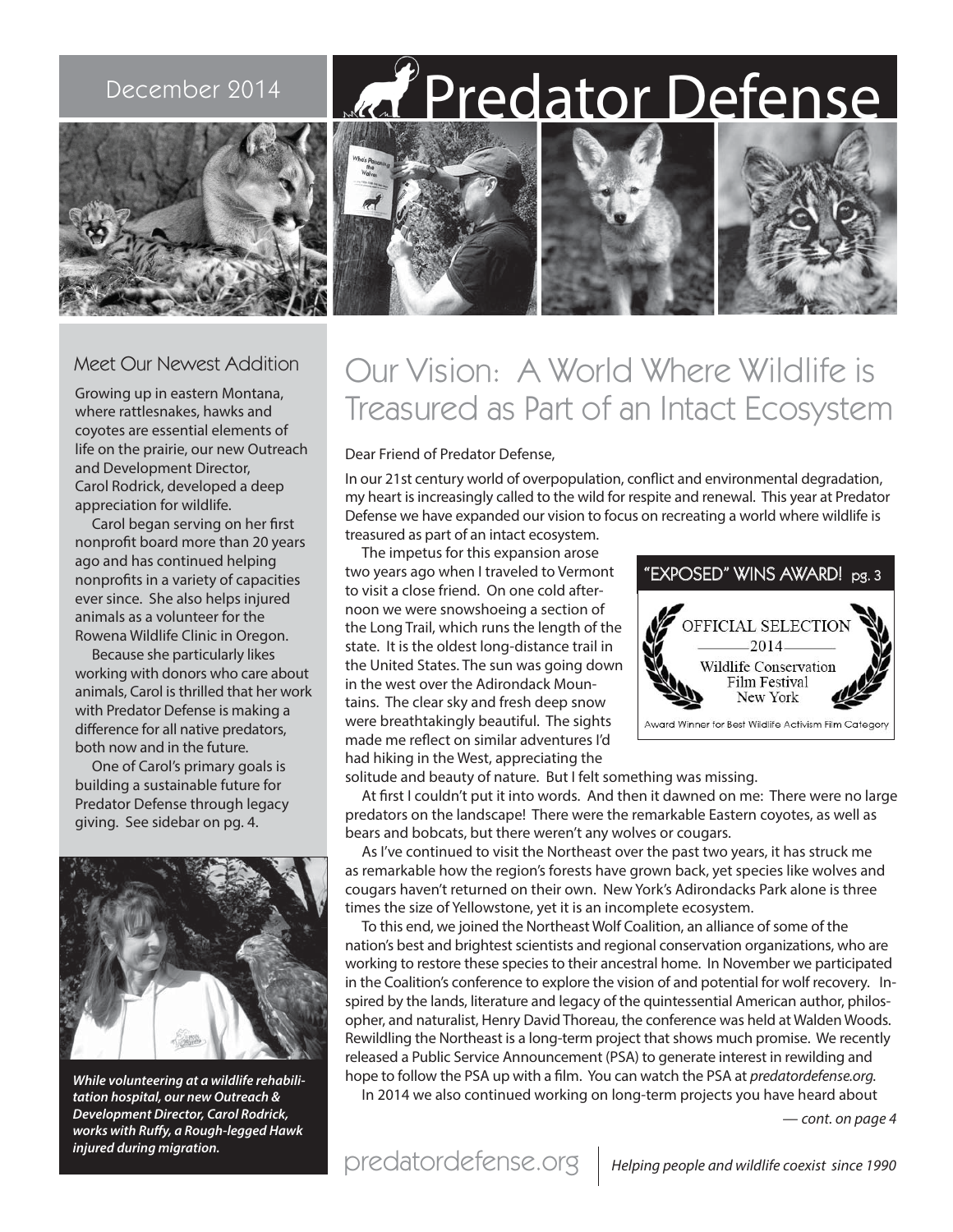# Spotlight on Wolves: Predators as Prey

For almost four years, we been sharing painful statistics on the number of wolves being slaughtered in Montana, Idaho, Wyoming, Minnesota and Wisconsin since wolves there were delisted from the federal Endangered Species Act. The total slaughter has now exceeded 3,200 wolves. This is heartbreaking, as it looks like America brought wolves back from their endangered status just so they could be slaughtered all over again.

At Predator Defense we believe individual animals matter, that the ripping apart of family social structures is unconscionable, and that the vital services predators provide for the ecosystem are being degraded. We are not alone in all our thinking. In February 2014, an independent peer



review panel rejected the U.S. Fish & Wildlife Service's delisting proposal, saying it is not supported by the best available science and would be premature. That said, the special interest groups involved—state wildlife agencies, ranchers and hunters—appear to be about to get their way, meaning delisting across the Lower 48 appears imminent.

So, what are we doing about this distressing situation? Since we refuse to give up, we have continued working to stop delisting with our long-time ally, Rep. Peter DeFazio (D-OR), one of the top leaders in Congress. We are taking the government to task for their flawed and biased plan, and the fact that—contrary to their statements—healthy wolf populations have not been successfully restored. We are simultaneously continuing to work to change Americans' hearts and minds on this issue. In fact, we have a new film in the works that will call for a paradigm shift in the way we manage wildlife in this country (see pg. 4).

### Idaho Billboard Greeted Yellowstone Tourists This Summer

We only received enough funding to put up one billboard in 2014, as compared with the five we placed in 2013 in Idaho, Montana and Wyoming. It is worth noting that we weren't allowed to place billboards in Montana and Wyoming this season because most of the 2013 billboards were shot at repeatedly and the billboard company received threats. So we placed this year's billboard (pictured above) in Idaho near the highest volume entrance to Yellowstone National Park on US Highway 20, where it greeted tourists coming to see wolves throughout the summer.

This spot was prime, as Idaho is the biggest wolf killing state in the nation. Their wolf population has declined by almost 25 percent since the state took over "management." Tragically, current estimates indicate Idaho has less than 700 wolves left. And Idaho's war on wolves has only just begun! In 2014 they green-lighted \$400,000 in taxpayer money to reduce their wolf population to 150. So, we continue our work to raise awareness.

### Wolf Kill Tallies

For the most recent kill counts by state, visit our website at **predatordefense.org.**

### Little Bits of Good News

**WYOMING** is no longer hunting wolves... for the moment anyway. Thanks to a lawsuit, wolves are now back under endangered species protection after a federal judge ruled that the state's wolf management plan was inadequate and unenforceable. Pro-hunting groups and the state wildlife department fought the decision. They lost. And wolves won...for now.

**MICHIGAN'S** wolf season is on hold, hopefully for the entire 2014-15 season, but at the very least until after the November election when Michigoans will have chance to vote on a referendum overturning wolf hunting.

**MINNESOTA** provided a little bit of holiday season cheer this year. They called for a three-day break in wolf killing over the Thanksgiving holiday, i.e., between the early and late killing seasons.

# An Unexpected, Partial Victory for Bears in Oregon

We have both good news and not for bears in 2014. The good news—which is quite unusual—is that a 250-tag spring bear hunt proposed by the Oregon Department of Fish and Wildlife was voted down by the Fish and Wildlife Commission. This Commission recently became a more thoughtful group and its new vice-chair, Michael Finley, objected to the hunt. We were

part of a group of organizations who opposed the hunt, which was to be held in the Siskiyous.

Locals who spoke out and submitted comments made it clear the community did not want the hunt and that there was no convincing biological reason to add another 250 bear tags to the over 8,000 tags being issued statewide. Their biggest objections were that the hunt was incom-

patible with spring wildflower and herb collection and that it would be unethical and cruel to orphan cubs. Many cubs are orphaned because hunters can't determine the sex of bears or if bears have cubs in a den. Historically, 30 percent of bears killed in hunts are females.

But, as we said above, 8,000 bears may still be slaughtered statewide. This is not OK.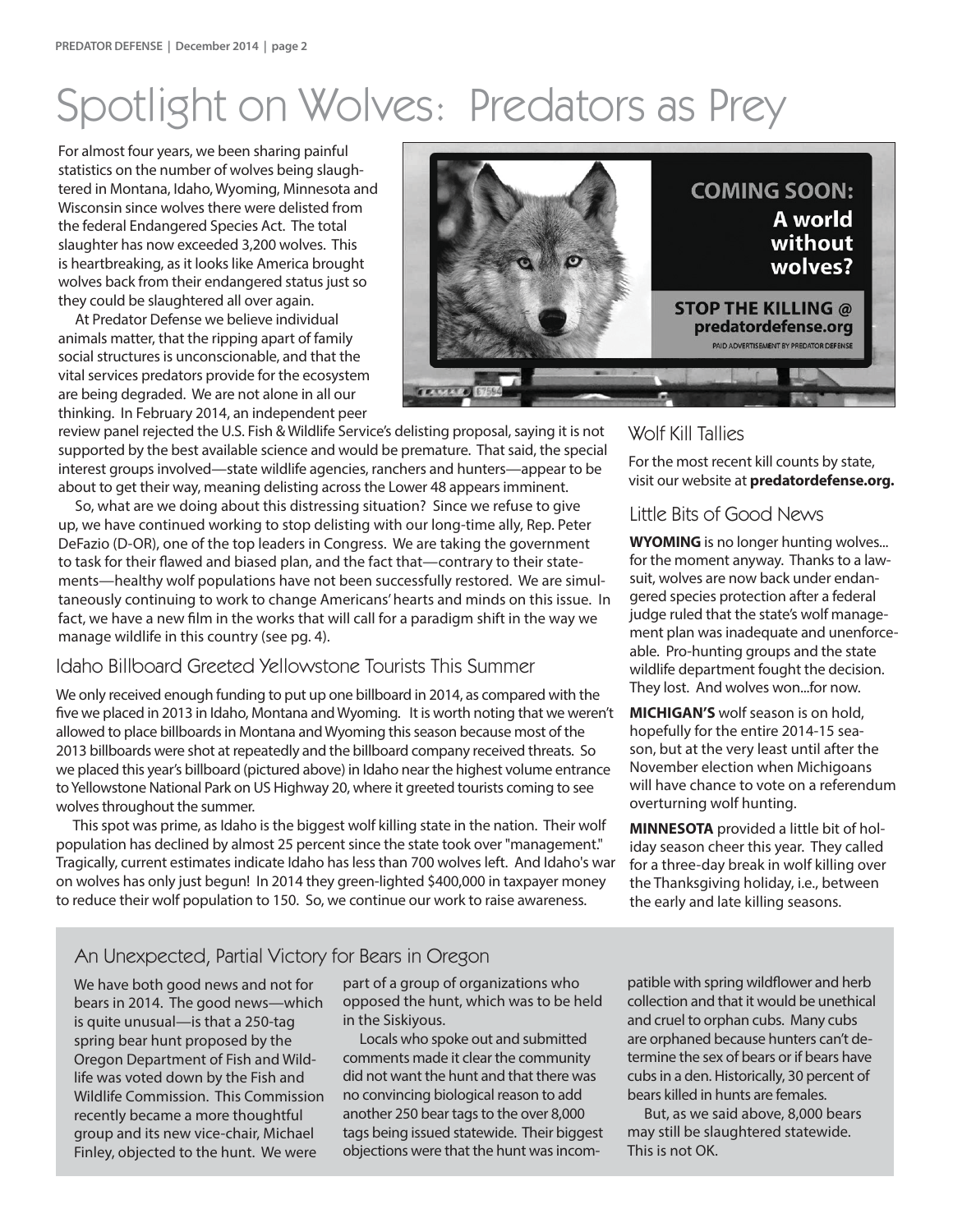# "EXPOSED" Garners Critical Acclaim It's a Winner!

# Read Raves We Received from Environmental Movers and Shakers

"EXPOSED delivers an urgent message about a brutal and secretive war against America's wildlife, shining a rare light on a little-known federal agency that prides itself in keeping our public lands safe for untended livestock grazing on the open range. Utterly lacking in transparency, oversight and accountability, the USDA's Wildlife Services uses our tax dollars to kill millions of innocent animals. This film clearly exposes an entrenched culture of brutality and indiscriminate wildlife slaughter, revealed through accounts delivered by courageous whistleblowers detailing poisonings, deliberate animal torture, collateral damage and corresponding cover-ups—all leaving a trail of mutilated and then concealed pets, eagles, and other 'non-target' animals in its wake."

#### **JIM & JAMIE DUTCHER**

Emmy Award-winning documentarians, authors and founders of the national nonprofit organization, Living with Wolves

"What The Cove has done for dolphins and Blackfish is doing for large cetaceans, EXPOSED will do for predators—pull back the veil that conceals the outrageous and heartbreaking corruption and horrors experienced by other species who are the victims of human politics. A heartbreaking expose on institutionalized corruption and painful practices of those in whom we've placed the public trust and tax dollars. This film should be required viewing of politicians and citizens across the nation."

#### **DEBRA MERSKIN, Ph.D.**

Associate Professor, School of Journalism & Communication, Univ. of Oregon

"EXPOSED is one of the most disturbing videos I have ever seen. Wildlife Services could easily be called 'Murder, Inc.' Their horrific, intentional and secret slaughter of millions of

> animals in the name of 'coexistence' is appalling. They need to be put out of business."

#### **MARC BEKOFF**

Professor Emeritus, Ecology & Evolutionary Biology, Univ. of Colorado, Boulder, one of the world's pioneering cognitive ethologists, co-founder with Jane Goodall of Ethologists for the Ethical Treatment of Animals

"USDA's Wildlife Services is among the most unaccountable and clandestine of taxpayer-supported programs in America. Their mission is to kill native predators, as secretly as possibly, with zeal unparalleled

in brutality and cruelty. Thus, this is a story best told from the inside. EXPOSED...has cracked Wildlife Services' impenetrability by interviewing three highly articulate former federal agents who tell their inside stories with a clarity I've quite never seen before. We need to understand how this agency works so we can shut it down. The courage of these three former agents and an outspoken congressman make this goal a tangible possibility."

**Watch**

**EXPOSED & meet the whistleblowers**

#### **DOUG PEACOCK**

Vietnam veteran, naturalist, outdoorsman, author, and real-life model for Edward Abbey's George Washington Hayduke in "The Monkey Wrench Gang"

In our award-winning film, "EXPOSED: USDA's Secret War on Wildlife," three former federal agents and a Congressman blow the whistle on the USDA's barbaric and wasteful Wildlife Services program and expose the government's secret war on the taxpayers' dime.



Award Winner for Best Wildlife Activism Film Category

### "EXPOSED" Wins Best Wildlife Activism Award

We're thrilled to announce that EXPOSED won the award for Best Wildlife Activism at the premier wildlife film festival in North America, the 2014 New York Wildlife Conservation Film Festival. It was featured in the festival on October 19.

# Named in Top 10 Films That Will Change the Way You See Animals

We are also proud to announce that EXPOSED has been listed with Blackfish and The Cove on the Care2 petition website as one of the "10 Films That Will Change the Way You See Animals." This places us in great company among hard-hitting films that do not turn away from or dumb down the reality of animal abuse.



Watch "EXPOSED" and support our work to wake America up at predatordefense.org/exposed.